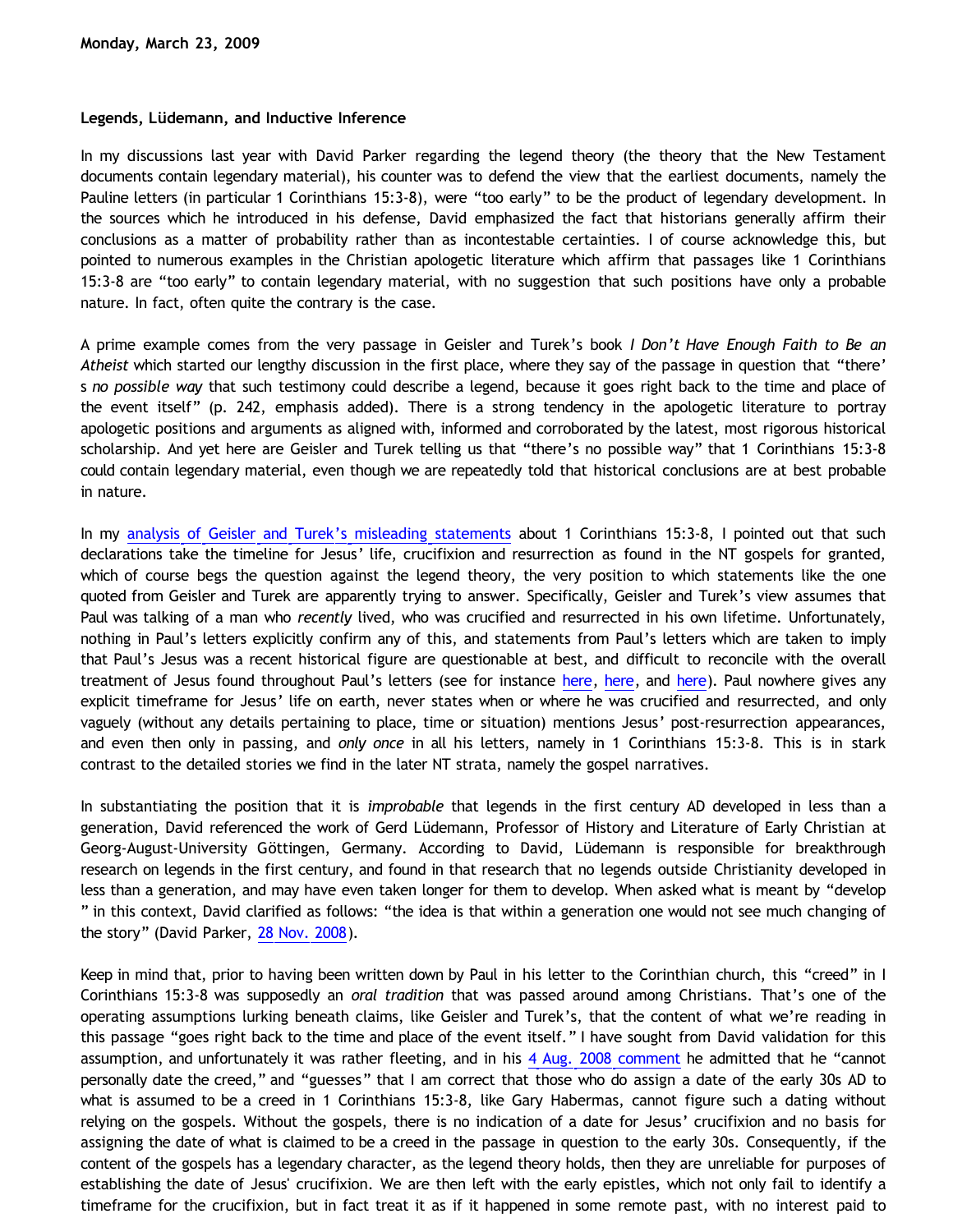time, place or circumstances of the event in question.

If I Corinthians 15:3-8 does contain an "early creed," and Paul did not formulate it himself, who did? Of course, there seems to be no clear answer here. If it is a creed, it appears to be anonymous. This apparently does not raise any concerns for Christians insisting that it does contain a creed, for they also typically insist that Paul would have researched it and verified every element of what it stated, otherwise he would not have recited it in his letter. They take statements from Paul's letter to the Galatians, where Paul mentions that he met with Peter and James on his two visits to Jerusalem, as license to make this kind of assumption. We are to believe, then, that Paul was not just out missionizing various gentile locales, but also an avid fact-checker, chasing down any possible shred of evidence to back up every claim he makes in his letters. We are thus assured that Paul did all the necessary homework, and we're expected to simply believe what he says on this assumption. If a defense could be weaker, I wouldn't want to see it.

As for the original content of an oral tradition (that is, when it is first formulated), when asked how we can know whether or not the tradition that finally got penned to a piece of paper years later underwent change or remained entirely intact, if it were embellished or modified along the way at some point, David conceded, in a [1 Dec. 2008](http://bahnsenburner.blogspot.com/2008/09/another-response-to-david-part-7.html) [comment](http://bahnsenburner.blogspot.com/2008/09/another-response-to-david-part-7.html), that "historians can't know for sure," but added that "they can formulate what the most probable conclusion [in] that best explains the data." So we're back to what someone thinks is "most probable," and what apparently governs the assessment that a conclusion is "most probable" is how well "it explains the data." This gives little cause for supposing that what we read in 1 Corinthians 15:3-8 in fact reflects an intact oral tradition which originated in the early 30s. Moreover, after ample attempts to criticize my position, I see no reason why the legend theory fails to "best explain... the data," or why it is less probable than the miracle stories contained in the literature.

At any rate we have, on this view, an oral tradition, which gives no details as to time, place or circumstances of the post-resurrection appearances of Jesus listed therein, whose author(s) are unknown, whose date of origin is at best speculative and based on later sources which clearly exhibit the telltale marks of legendary development, and which cannot with any confidence be verified not to have undergone change or modification since its original formulation. Paul then picks it up somewhere (though he never calls it a creed, and never identifies any human being(s) as its source), and recites it only one time in all his letters, tagging onto its end his own claim that the risen Christ " appeared" to him, and never elaborating on the experience he claims here to have had in any of his letters. There are numerous other problems with this passage which I will bring out in my next blog. For now, what is interesting at this point is the heavy reliance on inductive methodology in concluding that the New Testament, especially early letters like Paul's, could not have been tarnished with legendary development.

David made the reliance of the "too early to be legend" thesis on inductive reasoning explicitly clear in several statements he made in the comments section of [this blog](http://bahnsenburner.blogspot.com/2008/09/another-response-to-david-part-7.html).

For instance, in his 28 Nov., 2008 comment, David wrote:

The argument is a rather simply inductive move, taking the trend in first century legend develop and extrapolating to a probability about Jesus' story.

I had asked:

is your position akin to the view that, since Ludemann has (purportedly) shown that no other legend in first century Palestine developed in less than a generation, therefore the Christian legend did not develop in less than a generation?

In the same 28 Nov., 2008 comment, David responded:

Insert probably before "did not develop" and it looks good. Its called extrapolating from the sample to the general population. The heart of the inductive method.

And to confirm David's position, I asked (in my 28 Nov., 2008 response to his above comment):

Okay, so the basic reasoning is: Since it is believed that no other legend in first century Palestine developed in less than a generation, it is supposed that the Christian legend therefore probably did not develop in less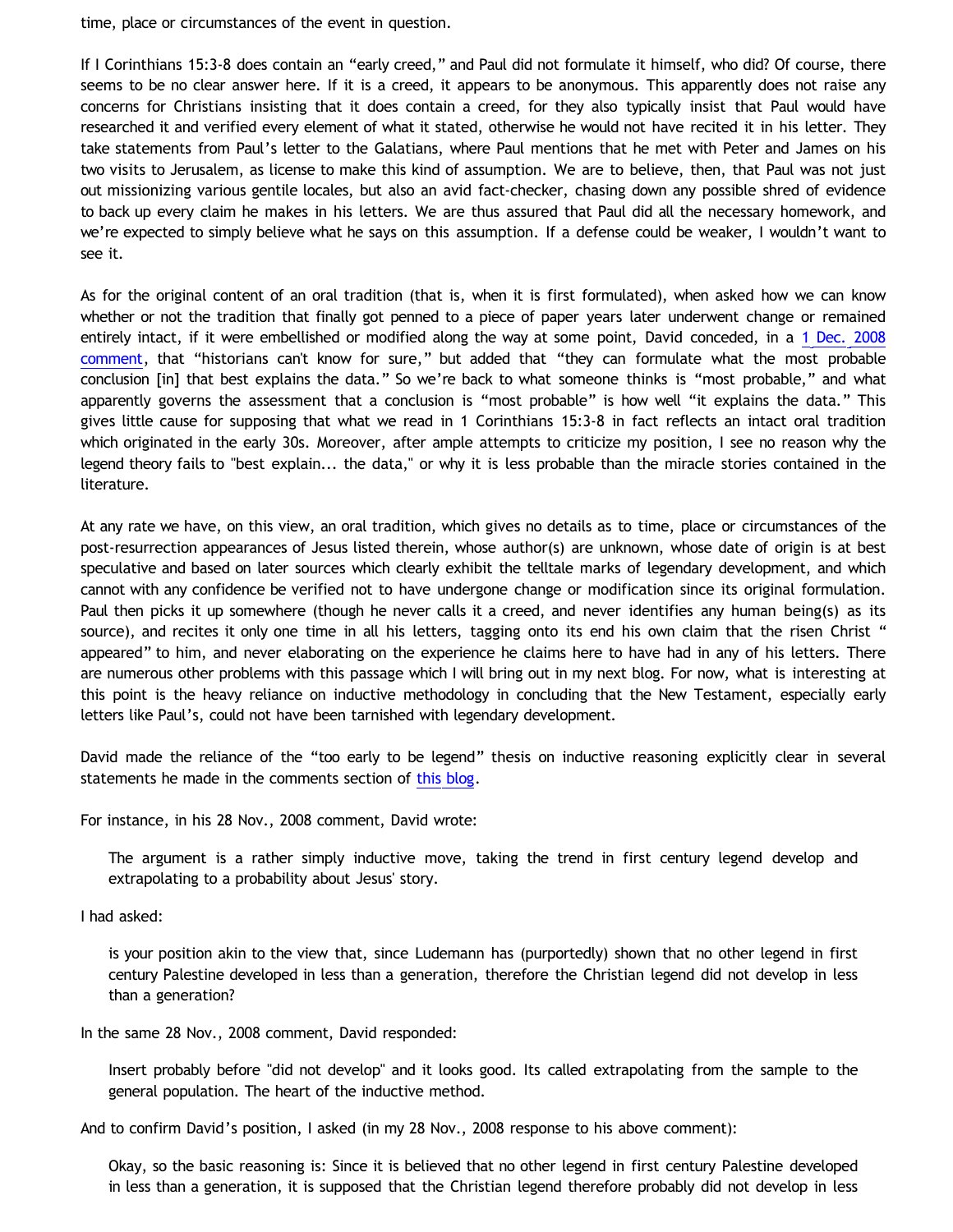than a generation. How's that?

To this David responded:

Yup, just like the old "all observed polar bears are white, therefore inductively we can assume that probably the polar bear in that room is white." Don't remember where I heard that example, but its common in books which introduce the inductive method.

Furthermore, in his 1 Dec., 2008 comment, David wrote:

it is my position that classical deductive/inductive arguments in addition to historical evidence are sufficient to make a rational case for Christianity.

These comments make it clear that David clearly assumes the validity of induction, and even states for the record that inductive arguments have a primary role in "mak[ing] a rational case for Christianity."

Now recall that, when asked what his ultimate starting point is, David [David gave](http://bahnsenburner.blogspot.com/2008/09/another-response-to-david-part-6-signs.html)the statement "the Bible is the Word of God." In that same exchange I had given my own critique of this statement as a starting point, and at that point David took it to a friend of his, a Christian named Dominic "Bnonn" Tennant, who posted [his own response](http://bnonn.thinkingmatters.org.nz/2008/the-chronological-priority-objection-revisited/) to my points on his own blog. (In turn I posted [my own rejoinder](http://bahnsenburner.blogspot.com/2008/10/reply-to-tennant-on-theistic.html) to Tennant's points, and so far I've seen no response to it from any Christians.) In going to Tennant for guidance on such matters, David clearly demonstrated that he considers Tennant to be an authority on things philosophical.

The problem is that Tennant's position dramatically undermines David's defense of the "too early to be legend" thesis. In his 18 Jan. 2009 comment to [this Triablogue post](http://triablogue.blogspot.com/2009/01/a-rand-hack-philosopher.html), Tennant declared that "induction is an informal fallacy." When challenged on this (by John Donohue, an occasional visitor to my blog), Tennant, in the same blog comments section, quoted an encyclopedia no less, no doubt a stalwart source of philosophical acumen:

*In logic, a type of nonvalid inference or argument in which the premises provide some reason for believing that the conclusion is true. Typical forms of inductive argument include reasoning from a part to a whole, from the particular to the general, and from a sample to an entire population. Induction is traditionally contrasted with deduction. Many of the problems of inductive logic, including what is known as the problem of induction, have been treated in studies of the methodology of the natural sciences. (Britannica Concise Encyclopedia, 'induction'.)*

If it is the case that "induction is an informal fallacy," that it is "a type of nonvalid inference or argument," what then can be said on behalf of David's defense of the "too early to be legend" thesis? Wouldn't this mean that the conclusion that, since no other legends in the first century developed in less than a generation, therefore Christianity probably did not develop in less than a generation, is based on a methodology which is informally fallacious?

I'm glad these aren't my problems!

by Dawson Bethrick

Labels: [Christian Legends](http://bahnsenburner.blogspot.com/search/label/Christian%20Legends)

*posted by Bahnsen Burner at [6:00 AM](http://bahnsenburner.blogspot.com/2009/03/legends-ludemann-and-inductive.html)*

**12 Comments:**

[david](http://www.blogger.com/profile/13714637134009580948) said...

Inductive arguments are formally invalid. Formally valid means there is 100% certainty of the conclusion given the premises. You can't get that with induction...therefore induction is formally invalid.

Thus Tennant said:

"Then there is no certainty in it—induction is an informal fallacy."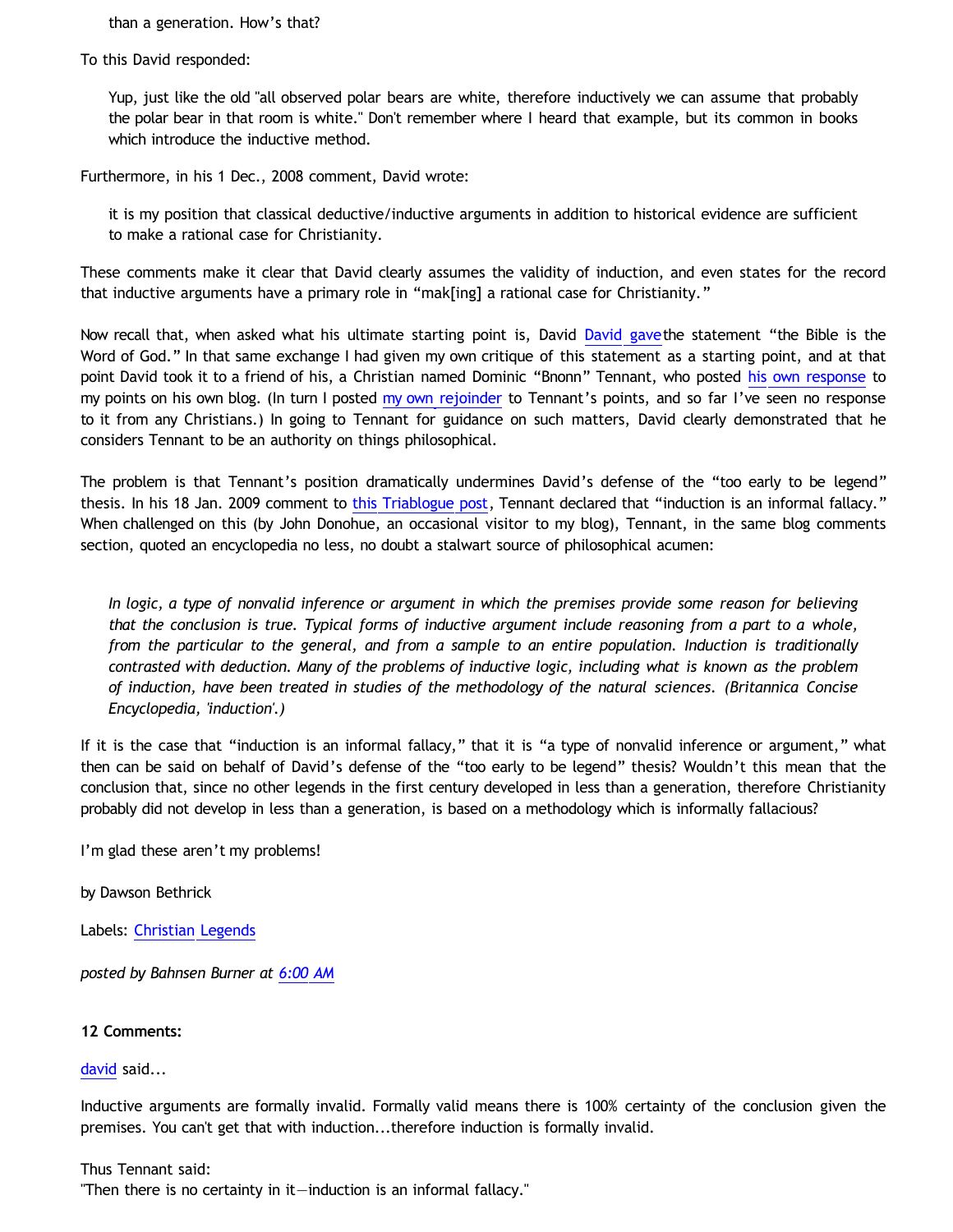Also:

"Induction is an informal fallacy—it is a kind of logically invalid inference which may nonetheless yield true results."

I don't know about his use of "informal fallacy" as a term, but I agree with him completely that you can't have certainty by induction.

[March 24, 2009 9:25 PM](http://bahnsenburner.blogspot.com/2009/03/7512669072814330662)

[Bahnsen Burner](http://www.blogger.com/profile/11030029491768748360) said...

Hi David,

Good to hear from you. How's Denver? Did the move go okay? Is it warming up??

You wrote: "I agree with him completely that you can't have certainty by induction."

Are you certain that this is the case for *all* instances of inductive reasoning? If so, how does one come to this conclusion without using induction?

Also, if I burn my finger on a hot stove 10 times, why shouldn't I inductively infer from this that if I touch my finger to a hot stove an eleventh time, it will certainly burn me again?

Regards, Dawson

[March 24, 2009 9:34 PM](http://bahnsenburner.blogspot.com/2009/03/7999483583395289107)

[madmax](http://www.blogger.com/profile/14375140131881725965) said...

Dawson,

Induction is universally attacked by almost all thinkers today. The so called "problem of induction" is often sited. I always have the example of the "white swan" thrown at me. Anti-induction types will say that induction by enumeration is flawed; ie what if one day we find a non-white swan? I think Objectivism rejects induction by enumeration but I am not certain of what exactly is Objectivism's approach to induction. I think Peikoff has addressed this recently but I haven't listened to his more recent lectures. I'm hoping that at some point in the future you could blog on induction and the Kantian / Popperian criticisms of it.

## [March 25, 2009 11:46 AM](http://bahnsenburner.blogspot.com/2009/03/4835036704597264604)

[david](http://www.blogger.com/profile/13714637134009580948) said...

Denver is going well so far. I'm still getting adjusted to the bigger city lifestyle, but have enjoyed being able to take the lightrail to work in the morning instead of driving. Definitely warmed up last week, but we're supposed to be getting snow this week! Glad to hear your travels abroad were eventful.

*Are you certain that this is the case for all instances of inductive reasoning? If so, how does one come to this conclusion*

*without using induction?*

When extrapolating from a sample to the general population, there is always the possibility of encountering an instance to the

contrary (more about that below). If you have the entire population as the sample, then you aren't extrapolating, and also you aren't using induction.

P1. Every person in this room is male P2. John is a person in this room C. John is a male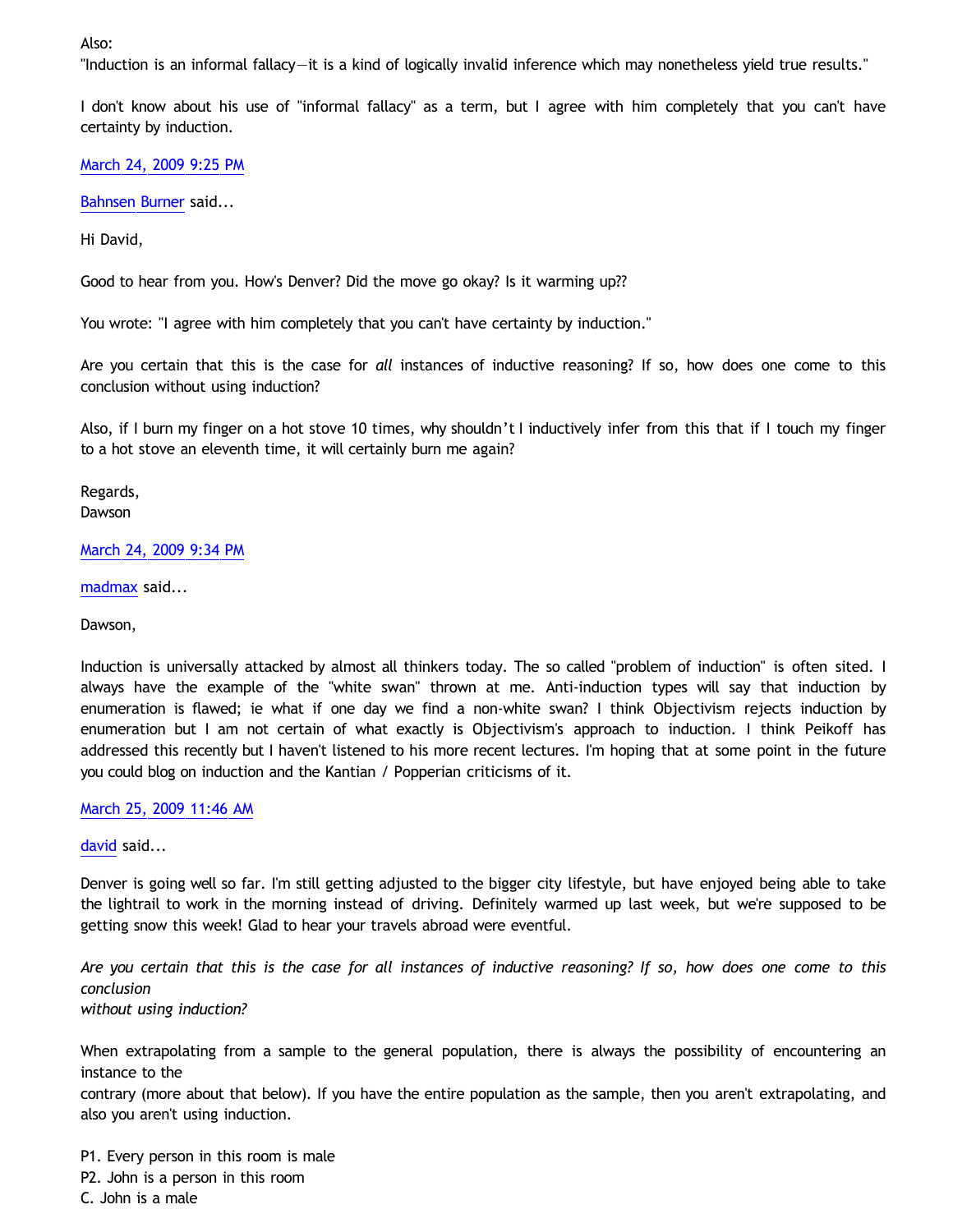We are 100% certain that if the premises are true, the conclusion must be true.

You said:*Also, if I burn my finger on a hot stove 10 times, why shouldn't I inductively infer from this that if I touch my finger to a hot stove an eleventh time, it will certainly burn me again?*

There is a deductive argument with a premise that requires induction:

- P1. All hot stoves will burn your finger
- P2. The object before me is a hot stove
- C. Therefore, the object before me will burn my finger

But to justify P1 one must use induction.

Have we examined "all hot stoves" to verify that they will burn our finger? If we haven't, then really P1 doesn't correspond to

reality. What P1 should say is that all *observed* hot stoves have burned fingers, therefore we should *probably* expect the next one to do likewise.

You cannot be certain that the next stove will behave likewise, which is a limitation Hume coined as the "problem of induction."

# [March 25, 2009 11:54 AM](http://bahnsenburner.blogspot.com/2009/03/5093293255298123416)

[Bahnsen Burner](http://www.blogger.com/profile/11030029491768748360) said...

David: "I'm still getting adjusted to the bigger city lifestyle, but have enjoyed being able to take the lightrail to work in the morning instead of driving."

Ah, lightrail! I know it well. I imagine Denver's system is much newer than San Francisco's. Regardless, be careful of any sudden brake-stops. I've been hurled a few times myself. So far, so good. But I've seen some broken bones here and there over the years. Not fun!

David: "If you have the entire population as the sample, then you aren't extrapolating, and also you aren't using induction."

If "the entire population" in question is \*all instances of inductive reasoning\* (which is in question, given the general prognosis of your/Tennant's position), are you confident that you have that as your sample? If not, then we're back to my original question. If so, how did you acquire knowledge of this population (it's open-ended)? It certainly does not seem analogous to inquiring on the sex of all persons located within a single room. That's quite confined. But "all instances of inductive reasoning" is not so confined. How does your analogy relate?

David: "Have we examined "all hot stoves" to verify that they will burn our finger? If we haven't, then really P1 doesn't correspond to reality."

Really? What does "hot stove" mean to you then? Does it not refer to things known from your experience with reality?

There is a much better way to understand induction, David. But you won't find it in Christianity or in the Christian apologetic literature. You might want to consult David Kelley on the matter. Then again, he's an Objectivist, and as such he rejects all forms of mysticism (including Christianity), so you might have a problem with that. But he avoids the pitfalls that appear to be hindering your understanding of induction.

David: "You cannot be certain that the next stove will behave likewise, which is a limitation Hume coined as the ' problem of induction'."

Kelley addressed this as well. He explains where Hume is mistaken (on several issues, including the starting point of knowledge, the nature of conceptualization, the nature of causality, etc.), and shows how the Aristotelian understanding of causality and the Objectivist theory of concepts together avoid and correct the problems which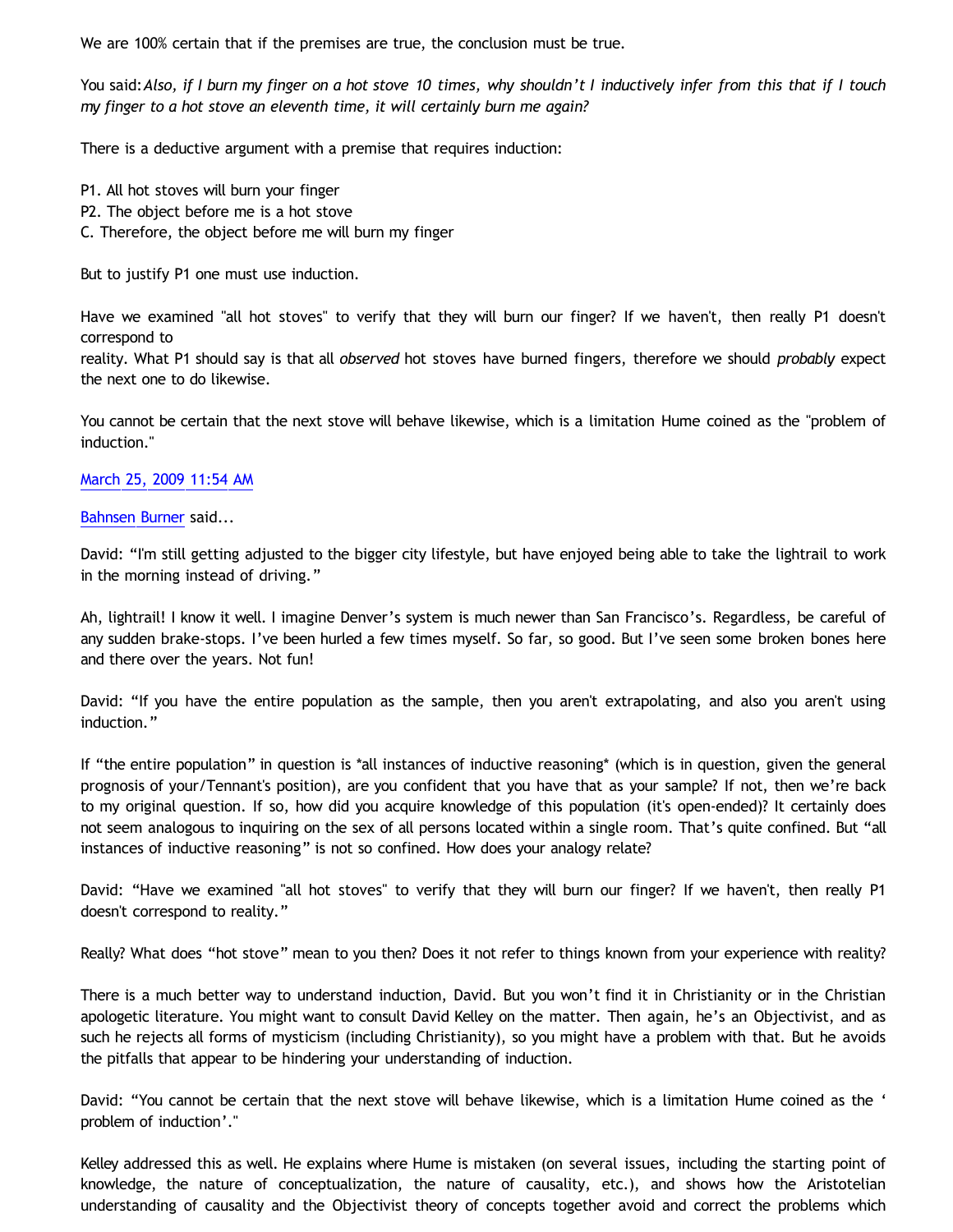saddled Hume's understanding of these issues. Quite an enlightening solution if you ask me. Now I understand how certainty can, in at least some instances, be acquired through induction, such as when I approach a *hot* stove. You won't see me touching one of those any time soon. I bet you avoid touching them as well, no?

Regards, Dawson

# [March 25, 2009 12:24 PM](http://bahnsenburner.blogspot.com/2009/03/277986783744331137)

### [madmax](http://www.blogger.com/profile/14375140131881725965) said...

"What P1 should say is that all observed hot stoves have burned fingers, therefore we should probably expect the next one to do likewise.

You cannot be certain that the next stove will behave likewise, which is a limitation Hume coined as the "problem of induction.""

And there it is, right on que.

David has given the textbook argument against induction and for Humean skepticism. I think I know how Objectivism answers that but technical epistemology is not my strongest suit. I'll let you take the first crack at it Dawson.

## [March 25, 2009 12:26 PM](http://bahnsenburner.blogspot.com/2009/03/342045040941829906)

[madmax](http://www.blogger.com/profile/14375140131881725965) said...

Dawson,

Where did Kelley deal with induction? In "The Evidence Of The Senses?" I ask because I am going to read that book next. I really want to be able to answer the Humean skeptics who are everywhere especially amongst atheists.

## [March 25, 2009 12:32 PM](http://bahnsenburner.blogspot.com/2009/03/5213268843431794981)

### [Bahnsen Burner](http://www.blogger.com/profile/11030029491768748360) said...

Madmax: "I think Objectivism rejects induction by enumeration but I am not certain of what exactly is Objectivism's approach to induction."

One of the keys to understanding induction properly is identifying the causality behind the phenomenon in question (e.g., touching a hot stove top and your finger feeling the pain of a burn). In my response to David I deliberately played to his implicit assumptions about induction, such as that repetition plays an essential role in inductive generalization, by speaking of ten occurrences of touching a hot stove and extrapolating from those ten occurrences to an eleventh which has not yet taken place. I did this to see if David would catch on. He didn't. Thus I'm pretty confident that he is unfamiliar with the Objectivist view of induction (at least as explicated by David Kelley in his lecture *Universals and Induction*) (still apparently available only on audio cassette – for instance on [Amazon.com;](http://www.amazon.com/Foundations-Knowledge-David-Kelley/dp/1577240308) I burned mine long ago to CD and uploaded it to my iPod – great listening pleasure!). Kelley explains how Mill's methods of induction were a major contribution on the topic, in spite of Mill himself being an empiricist in Hume's tradition, particularly in establishing the causality behind a particular kind of phenomenon (such as touching a hot stove top and burning your finger). Kelley focuses on the first three of Mill's methods, and notes that

**in all three methods we had to examine more than one case. These cases differ, however, and the differences between them… are crucial to the conclusions that we draw. So we are not simply gathering confirming instances, as in Hume's approach. We are looking at a very structured way at a single set of instances. Now remember Hume's argument… that if there were a necessary connection between cause and effect, we could generalize from a** *single* **instance. We wouldn't need to** *repeat* **the observation or the experiment. Well that's true. There is a necessary connection between cause and effect, and since the cases that we compare in any of the methods, constitute a single set of connected observations, we do in a sense generalize from a single instance. At any rate, we do not rely on repetition. We don't have to collect** *identical* **confirming instances…. Repetition plays no essential role in knowledge at all: not in induction, not in concept-formation, not in any**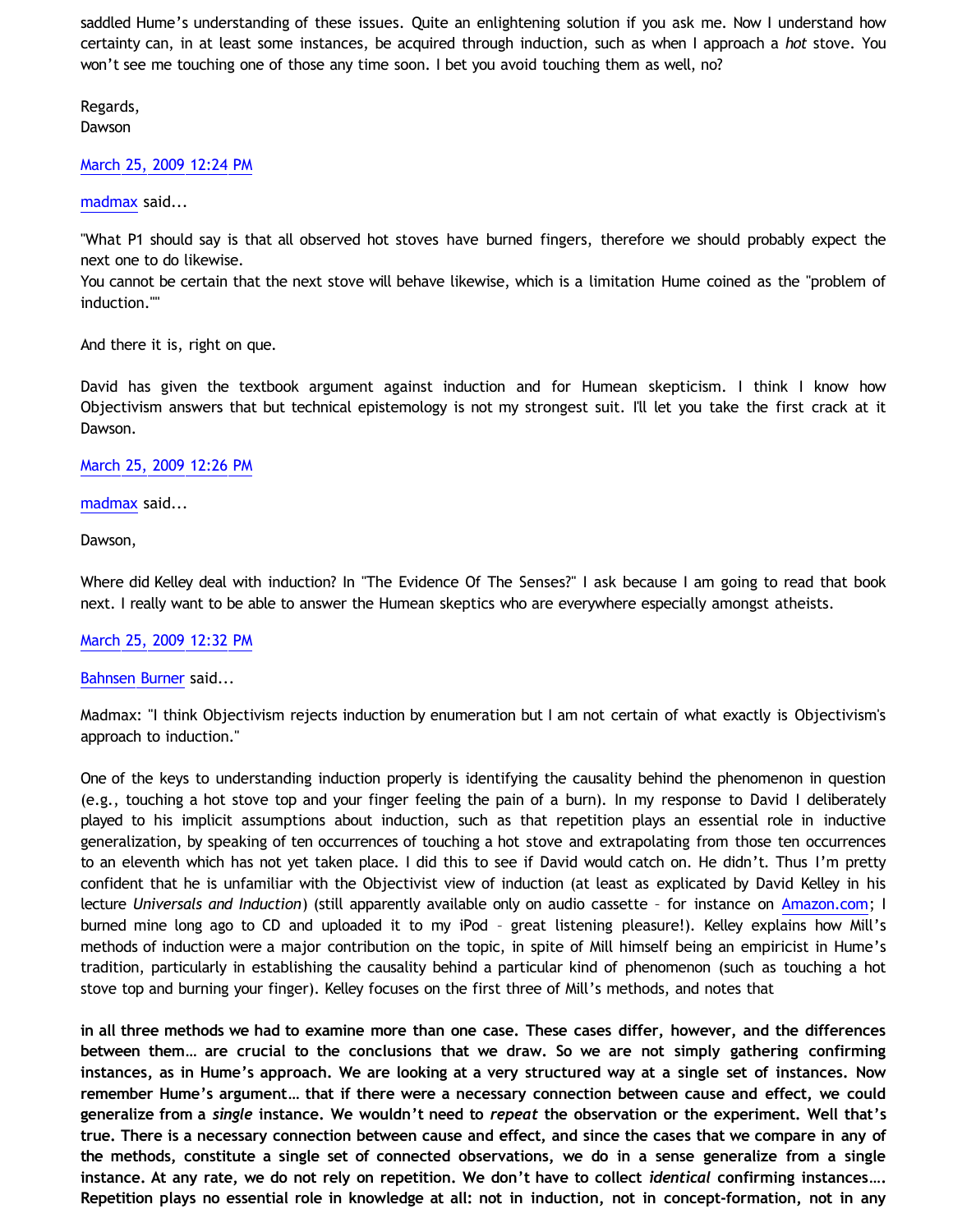**reasoning process. Whenever we reach certain conclusions about a given phenomenon – by observation, or by inference – the occurrence of an exact repetition of that phenomenon does not allow us to draw any \*new\* conclusions, except the obvious conclusion that this has happened before. Repetition as such, the sheer fact of repetition, is epistemologically barren. In concept-formation, for example, we could not form the concept 'red' by observing two identical shades of red. We form the concept by omitting measurements. But in order to do that we have to have some measurements to omit. So we have to have shades that differ quantitatively so that we can grasp the measurement relationship between them. And once we have two different shades that differ quantitatively, and we notice that quantitative relationship, we have all that we need to form the concept. Further instances add nothing essential (although they may facilitate the process psychologically). And the same is true of induction. Observing the same action occurring in two or more identical situations would not allow us to isolate the relevant causal factor. We need some variation among cases in order to use any of Mill's methods. But once we have the kind of variation required by a given method, we have all we need in order to generalize. Further experiments that simply reproduce the cases, add nothing essential.**

Overall, Kelley presents a radical departure from the mainstream (i.e., Hume-influenced) view of induction, which takes for granted many of Hume's more fundamental errors. Notice though that it is not Mill's methods alone which overcome Hume's errors. Also notice that any time Bahnsen (or his ilk) raises the problem of induction, he does not question any of Hume's premises which led him to an impasse on the issue in the first place. That alone should raise one's eyebrows I'd think.

My view is that induction is actually an extension of concept-formation. Where concept-formation allows us to form integrations of entity-classes, for instance, induction takes this process as a model and allows us to form integrations of causal connections by applying the law of causality to entity classes so formed. For some further background on induction, see my responses to a commenter calling himself "Apologia4JC19" in my blog [Presuppositionalism and the Argument from Ignorance](http://bahnsenburner.blogspot.com/2006/02/presuppositionalism-and-argument-from.html).

Madmax: "Where did Kelley deal with induction?"

See above. So far as I know, it's available only in audio format. But it's the best treatment of induction I've ever come across.

Madmax: "In 'The Evidence Of The Senses?' I ask because I am going to read that book next. I really want to be able to answer the Humean skeptics who are everywhere especially amongst atheists."

Kelley's book *The Evidence of the Senses* is a great read, though it does get a bit technical in some places. If you absorb this, Kelley's lecture on induction that I mentioned will go down like a smooth aperitif!

Now for David, I'm still wondering why, if "induction is an informal fallacy," Lüdemann's conclusion has any reliability.

Regards, Dawson

## [March 25, 2009 1:35 PM](http://bahnsenburner.blogspot.com/2009/03/7339998907227924737)

[david](http://www.blogger.com/profile/13714637134009580948) said...

*Now for David, I'm still wondering why, if "induction is an informal fallacy," Lüdemann's conclusion has any reliability.*

Formal validity isn't a necessary precondition for "reliability."

[March 25, 2009 6:26 PM](http://bahnsenburner.blogspot.com/2009/03/2719871884790729604)

[Bahnsen Burner](http://www.blogger.com/profile/11030029491768748360) said...